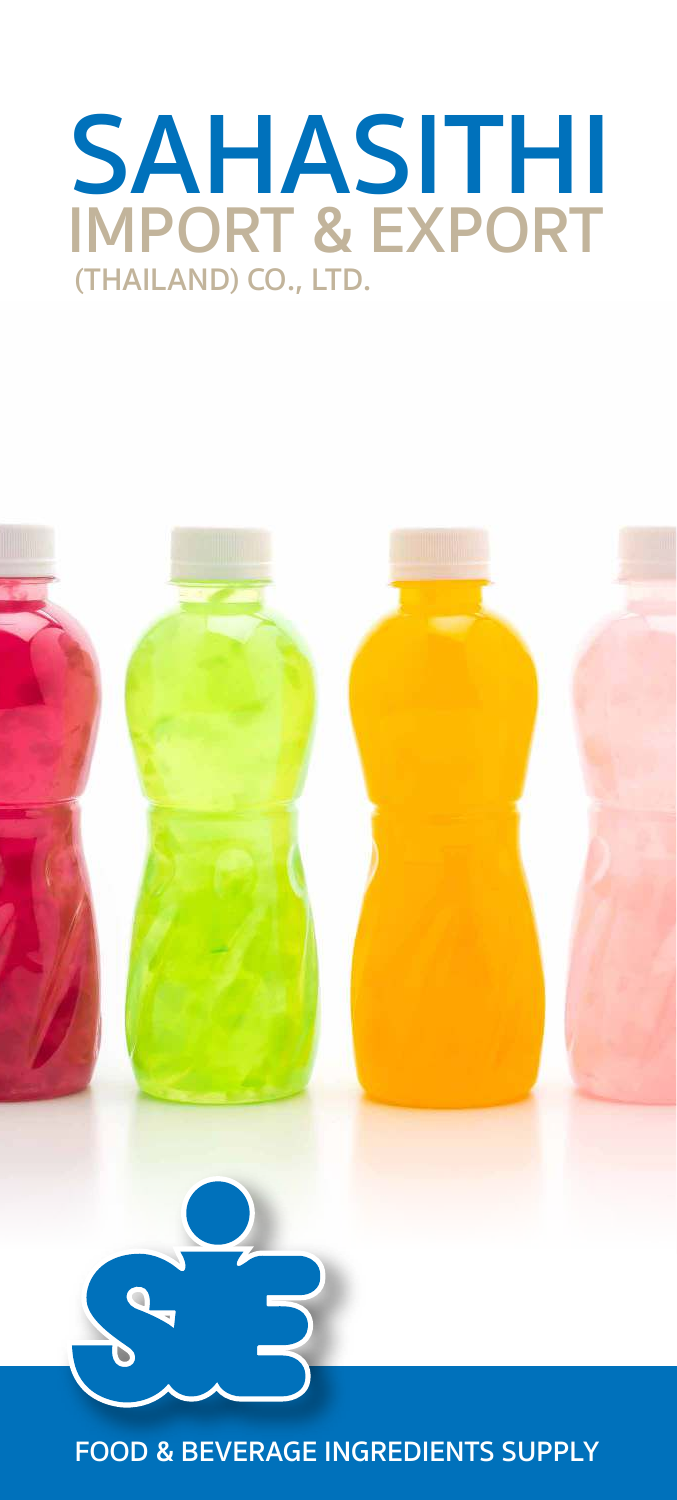### **ABOUT US** ้เกี่ยวกับเรา

Sahasithi Import & Export (Thailand) Co., Ltd. was established in 1976 as an importer and supplier of food additives widely used in the food industry. With our long expertise in the food industry, we are committed to satisfying the demands of food producers today. To achieve our commitment, we have laid emphasis on providing technical advice, seeking newlydeveloped food additives to fully meet consumer demands, as well as employing advanced systems and technologies to ensure strict quality control of products, effective warehousing management, and fast and efficient delivery services for our customers.

บ.สหสิทธิ์ อิมปอร์ต แอนด์ เอ๊กซ์ปอร์ต (ประเทศไทย) จำกัด ก่อตั้ง เมื่อปี 2519 เป็นบริษัทนำเข้าและจัดจำหน่ายวัตถเจือปนอาหารเพื่อ ใช้ในอุตสาหกรรมอาหารซึ่งเป็นอุตสาหกรรมที่บริษัทมีความเชี่ยวชาญ เราม่งมั่นตอบสนองความต้องการของผัผลิตอาหารในยคปัจจบัน โดยให้ความสำคัญกับการให้คำปรึกษาด้านเทคนิค การเสาะแสวงหา วัตถุเจือปนอาหารใหม่ๆ ที่ตอบสนองความต้องการของผู้บริโภค ตลอดจนนำระบบและเทคโนโลยีต่างๆมาใช้เพื่อควบคมคณภาพของ สินค้า บริหารคลังสินค้า รวมถึงจัดส่งสินค้าอย่างรวดเร็วและมี ประสิทธิภาพ

## **OUR STRONG COMPETITIVE<br>ADVANTAGES**

ความแข็งแกร่งในการแข่งขัน

- Long expertise in food additives products and the food industry
- High capacity to reach production sources worldwide
- Ability to quickly adapt to new trends
- Continuously adopted the latest technologies and innovations
- ความชำนาญในวัตถุเจือปนอาหารและอุตสาหกรรมอาหาร
- ่ ศักยภาพในการเข้าถึงแหล่งผลิตทั่วโลก
- ความสามารถในการปรับตัวให้เข้ากับเทรนด์ได้อย่างรวมเร็ว
- การนำเทคโนโลยีและนวัตกรรมต่างๆ มาใช้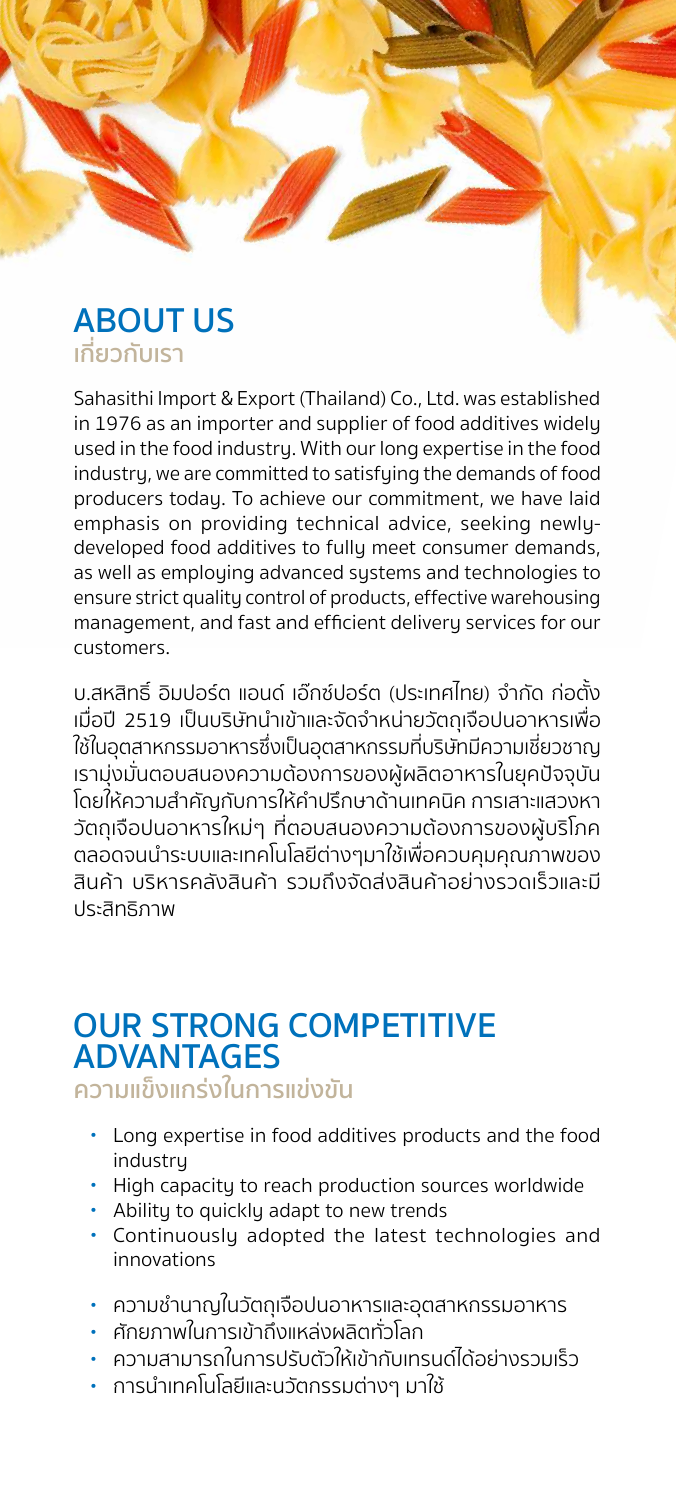## **OUR CLIENTS** กลุ่มลูกค้า

At present, we are serving manufacturers in the following industries:

้ในปัจจบันบริษัทให้บริการผัผลิตในอตสาหกรรมต่างๆ ดังนี้

- Bakery/Snacks ้าบเกอรี่ / ขนมขบเคี้ยว
- **Beverages/Dairy Products** เครื่องดื่ม / ผลิตภัณฑ์นม
- Frozen Food/Canned Food อาหารแช่แข็ง / อาหารกระป๋อง
- Pharmaceutical/Personal Care Products ยา / ผลิตภัณฑ์ของส่วนตัว
- **Processed Meat** เนื้อสัตว์แปรรูป
- Seasoning ้เครื่องปรงรส
- $\cdot$  Etc. อื่นๆ

## **SOURCING**

### แหล่งที่มา

Sahasithi Import & Export (Thailand) Co., Ltd. has imported food additives from a number of producers certified to internationally-accepted manufacturing standards across the globe.

บริษัทสหสิทธิ์ อิมปอร์ต แอนด์ เอ๊กซ์ปอร์ต (ประเทศไทย) จำกัด นำเข้าวัตถุเจือปนอาหารจากผู้ผลิตที่ได้รับมาตรฐานการผลิตจาก ทั่วทุกมุมโลก

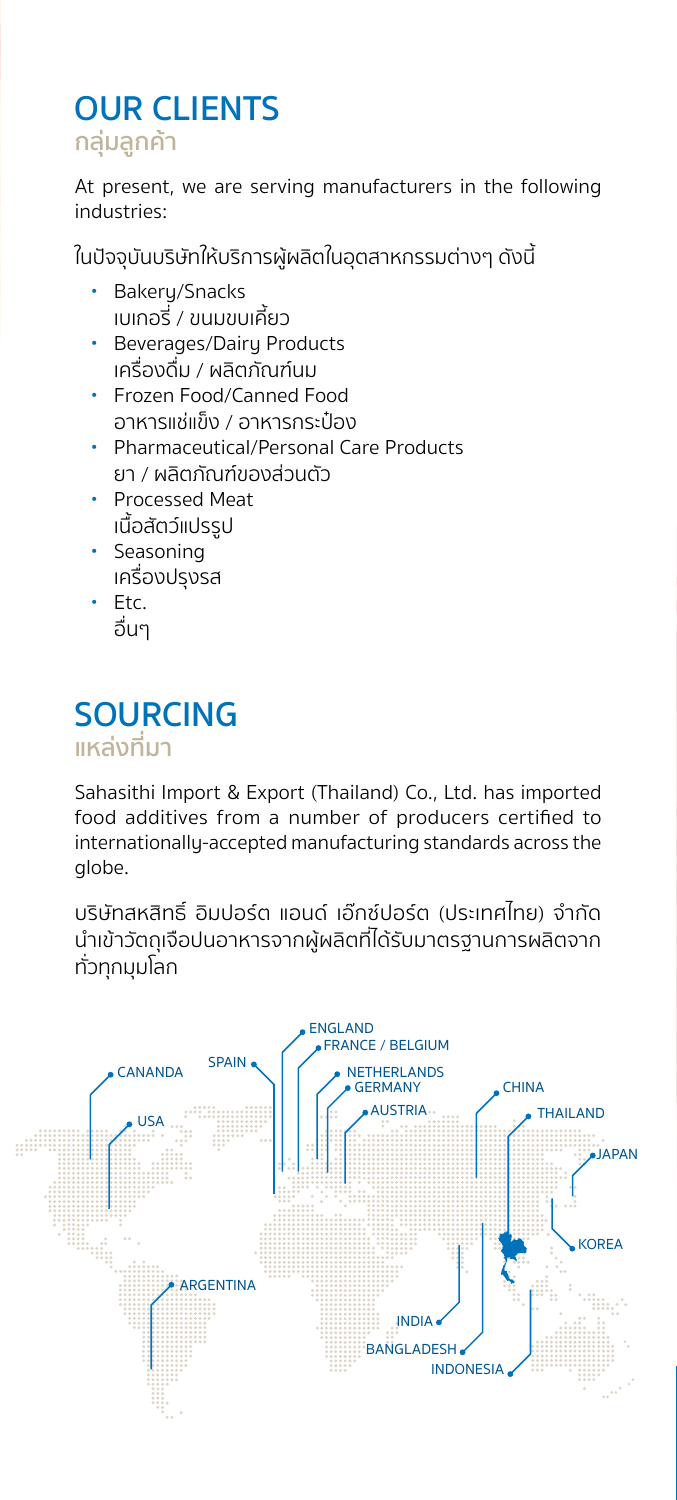## PRODUCT LIST

## $\mathbf{1}$

## **SPECIAL PURPOSE PRODUCT**

- Alpha Polygel
- Clouding Agent
- EMULIX TM (New Product)
- Frimulsion 109-E
- · Sporix<sup>®</sup>

## **ACID & SALT**

- Adipic Acid
- · Citric Acid
- Malic Acid
- Tricalcium Citrate
- Trisodium Citrate
- · Tripotassium Citrate

#### $\overline{\mathbf{3}}$ **ANTI-OXIDANT**

- · Ascorbic Acid
- · Sodium Erythorbate
- Tocopherol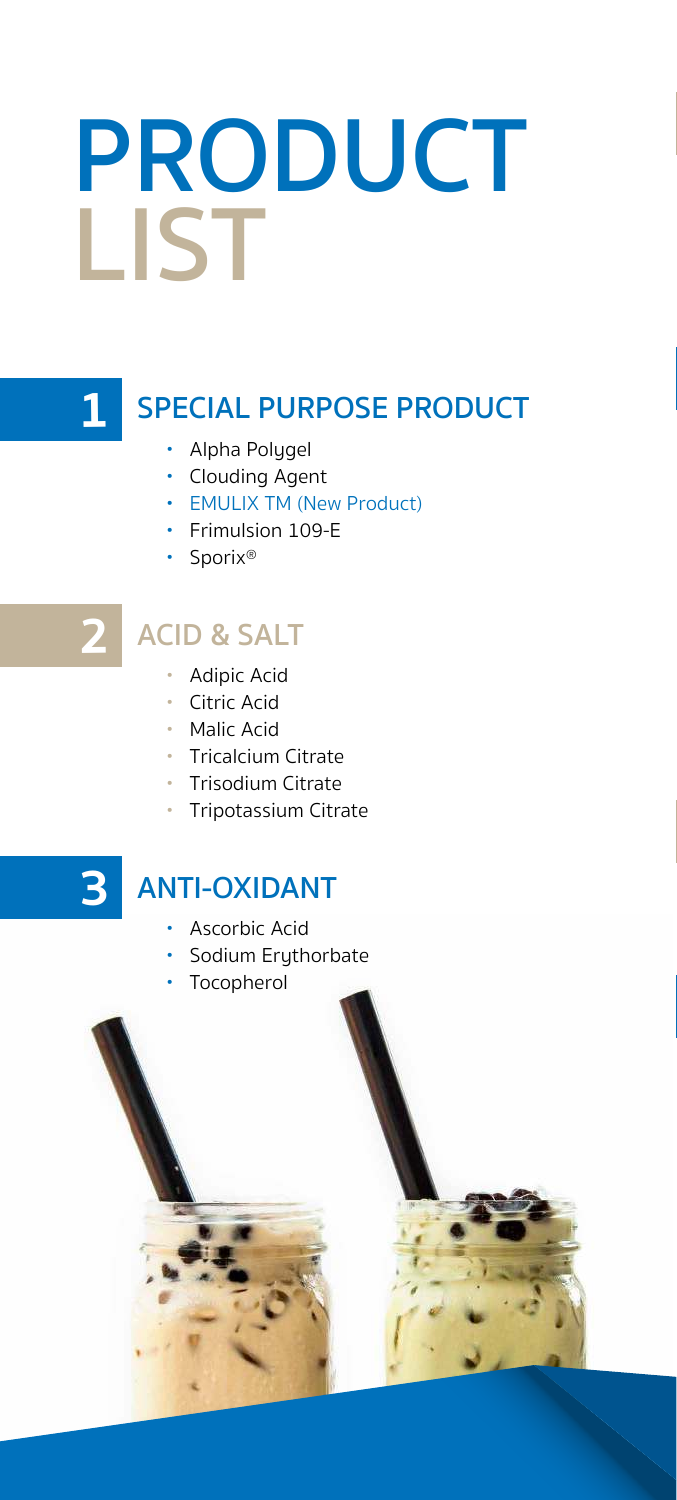## **CALCIUM SOURCE**

- Calcium Carbonate
- Mono / Di / Tri Calcium Phosphate
- Calcium Lactate Gluconate
- · Calcium Lactate Pentahydrate
- Calcium Chloride
- SDM NC-11 / NP-11 (New Product)

## 5 COLORING

#### **NATURAL COLOR**

- Beta Carotene
- Oleoresin Capsicum (Ws/Os)
- Oleoresin Paprika (Ws/Os)

#### **SYNTHETIC COLOR**

- Allura Red (Ws)
- Apple Green (Ws)
- Brilliant Blue (Ws/Os)
- Carmoisine (Ws/Os)
- Erythrosine (Ws/Os)
- Indigo Carmine (Ws/Os)
- · Sunset Yellow (Ws/Os)
- Tartrazine (Ws/Os)

## **EMULSIFIER**

- Lecithin
- Mono and Di Glyceride
- · Sucrose Fatty Acid Ester

## **Enzyme**

- Alpha-Amylase
- Bromelain
- Proteinase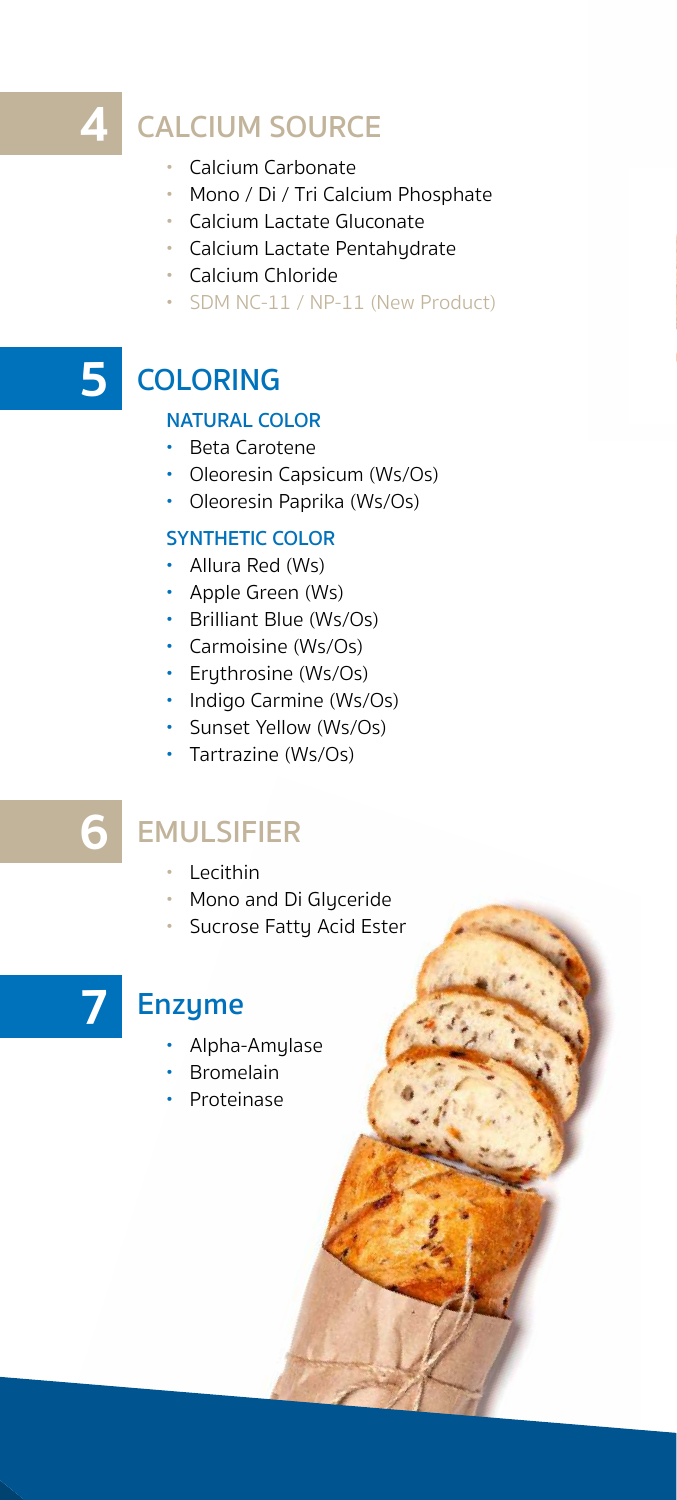

## 8

## **FLAVOR**

- Lemon Oil
- Orange Oil
- Vanillin USP
- Vanillin Bourbon
- Ethyl Vanillin

#### **GELLING AGENT** 9

- Agar Agar powder
- · Gelatin
- Gellan Gum
- Jelly Grass
- Konjac Gum
- · Sodium Alginate

#### 10 **PHOSPHATE SALT**

- Mono / Di / Tri Calcium Phosphate
- Mono / Di / Tri Potassium Phosphate
- Potassium Metaphosphate
- · Sodium Acid Pyrophosphate
- · Sodium Tripolyphosphate
- · Sodium Hexametaphosphate
- · Tetrasodium Pyrophosphate
- · Trisodium Phosphate

## 11 PRESERVATIVE

- Calcium Propionate
- Potassium Sorbate
- · Sorbic Acid
- · SDP S 002 (New Product)
- · Sodium Benzoate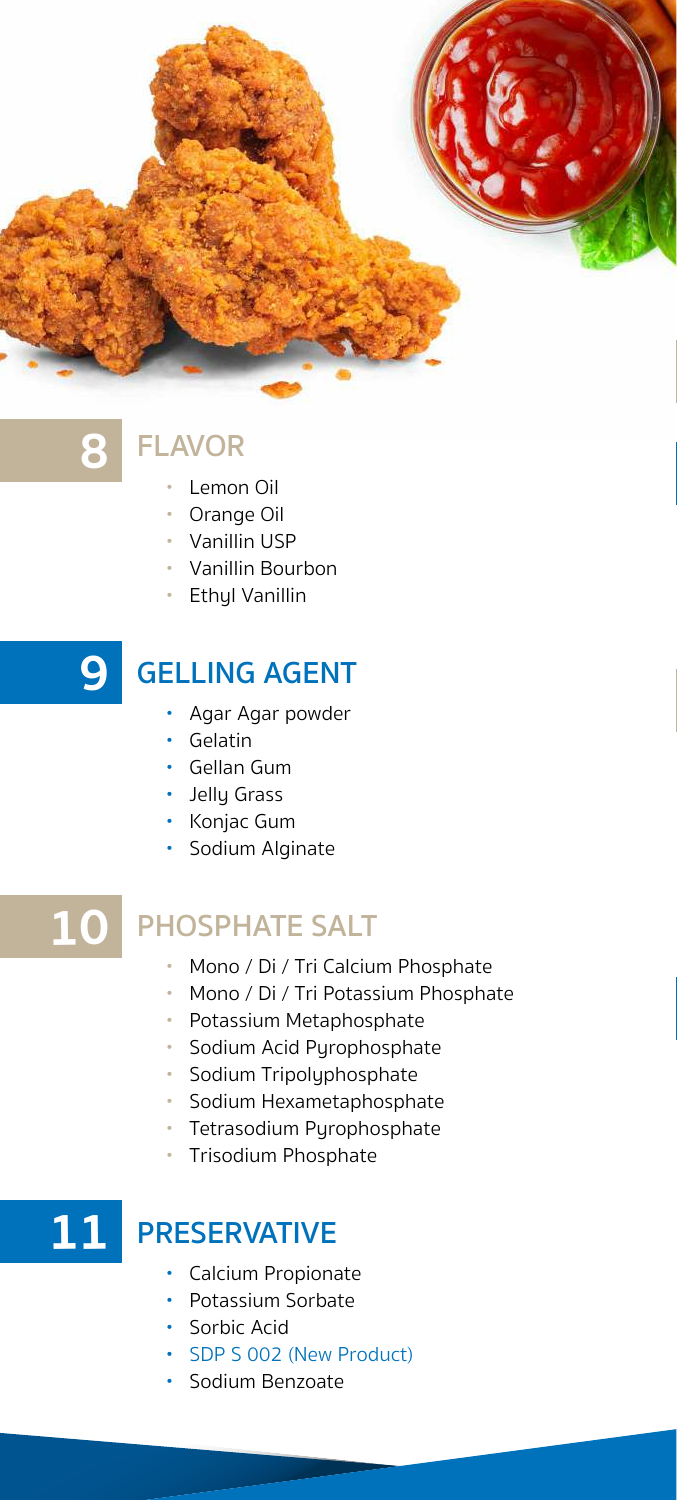





- Arabic Gum
- Guar Gum
- · Sodium Carboxymethyl Cellulose
- Xanthan Gum

#### 14 SWEETENER

- Acesulfame K
- · Aspartame
- Maltitol
- · Sodium Cyclamate
- · Sodium Saccharine
- · Sorbitol
- · Sucralose
- · Xylose



## **OTHER**

- · Calcium Hydroxide
- Calcium Sulfate
- · Glucono Delta Lactone
- Potassium Bitartrate
- Zinc Oxide